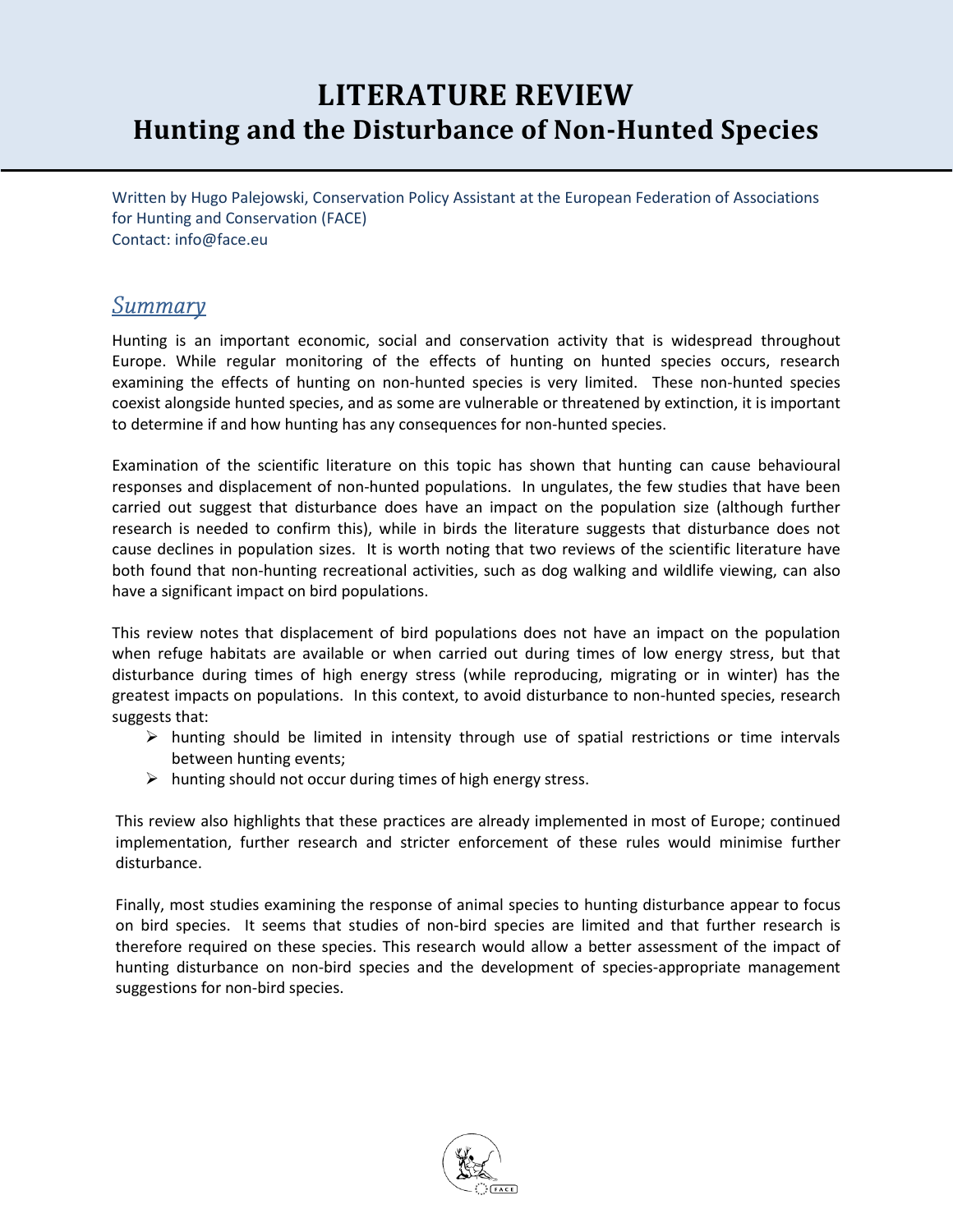# **Introduction**

Public awareness of wildlife and increasing ease of access to the countryside have been recognised as important factors contributing to quality-of-life and public health (Douglas, 2005), as well as being extremely important for the economy of rural areas (Bathe, 2007). Public involvement with nature and the countryside can also be expected to increase the ease of conservation efforts, both by raising awareness of conservation issues and building support measures in the general public, which may be translated into increased funding for conservation projects. It is therefore in the interest of conservation efforts to increase the public's participation with the natural environment.

Hunting is a highly popular form of nature recreation, one enjoyed by 7 million people in Europe (FACE, 2015). It is one of the oldest forms of consumptive use of renewable natural resources and provides significant social, cultural, economic and environmental benefits in different regions of Europe (Brainerd and Norwegian Assoc. for Hunting and Anglers, 2007; European Commission, 2008). European hunters are motivated by social and consumptive aspects and a passion for nature (Pinet, 1995). Sustainable hunting also represents a strong incentive to support the maintenance of habitats and species (MacDonald and Johnson, 2000; Stoate, 2002; Oldfield *et al*. 2003; Ewald *et al*. 2006; Scallan, 2012).

A study by BASC (The British Association for Shooting and Conservation) found that, in the UK, 87% of hunters agreed or strongly agreed that hunting provides benefits for the social fabric of the local community and 97% said it contributes to their personal wellbeing (BASC, 2013). Hunting is also an important economic activity: in the UK, hunting supports the equivalent of 74,000 full-time jobs (BASC, 2013) and the equivalent of 28,500 full-time jobs in France (BIPE, 2015). Hunting is also worth £2 billion to the UK economy (BASC, 2013) and €2.1 billion to the French economy (BIPE, 2015), all figures gross value added. Recent reports have suggested that, within the EU alone, hunting may be worth an estimated €16 billion (Kenward and Sharp, 2008) while, with careful management of over-abundant populations, hunting reduces the financial burden caused by these populations, costs governments would otherwise have to pay. Finally, hunting is also extremely important for conservation activity, for example, in the UK the hunting sector supports 16,000 full time conservation jobs and spends nearly £250 million on conservation work (BASC, 2013).

Both hunting and other recreational activities in the countryside have the potential to disturb wildlife, whether species are huntable or not. These disturbances may have a negatively impact on populations and the conservation of wildlife and therefore may affect the public's enjoyment of the countryside. However, it is often assumed that disturbance from hunting has an impact on populations of both hunted and non-hunted species, sometimes without scientific justification (Harradine, 1998), while potential disturbance from other recreational sources may be ignored or considered inconsequential. It is therefore very important to understand if and how hunting affects populations and how this potential disturbance compares to that of other activities.

Non-hunted species coexist alongside hunted species in the environment. While game species are often monitored and their populations regularly assessed to determine the effects and impacts of hunting, very rarely are such assessments conducted on non-hunted species. Hunting activities targeting game species have the potential to disturb populations of non-hunted species in a way that causes negative responses in their population size (and therefore conservation) simply by occurring in close proximity to the non-hunted species. As many species are not hunted, and as conservation measures may be in place to increase the population size of these species, it would therefore be especially important to determine if hunting activities threaten conservation efforts in protected, non-hunted species of conservation concern.

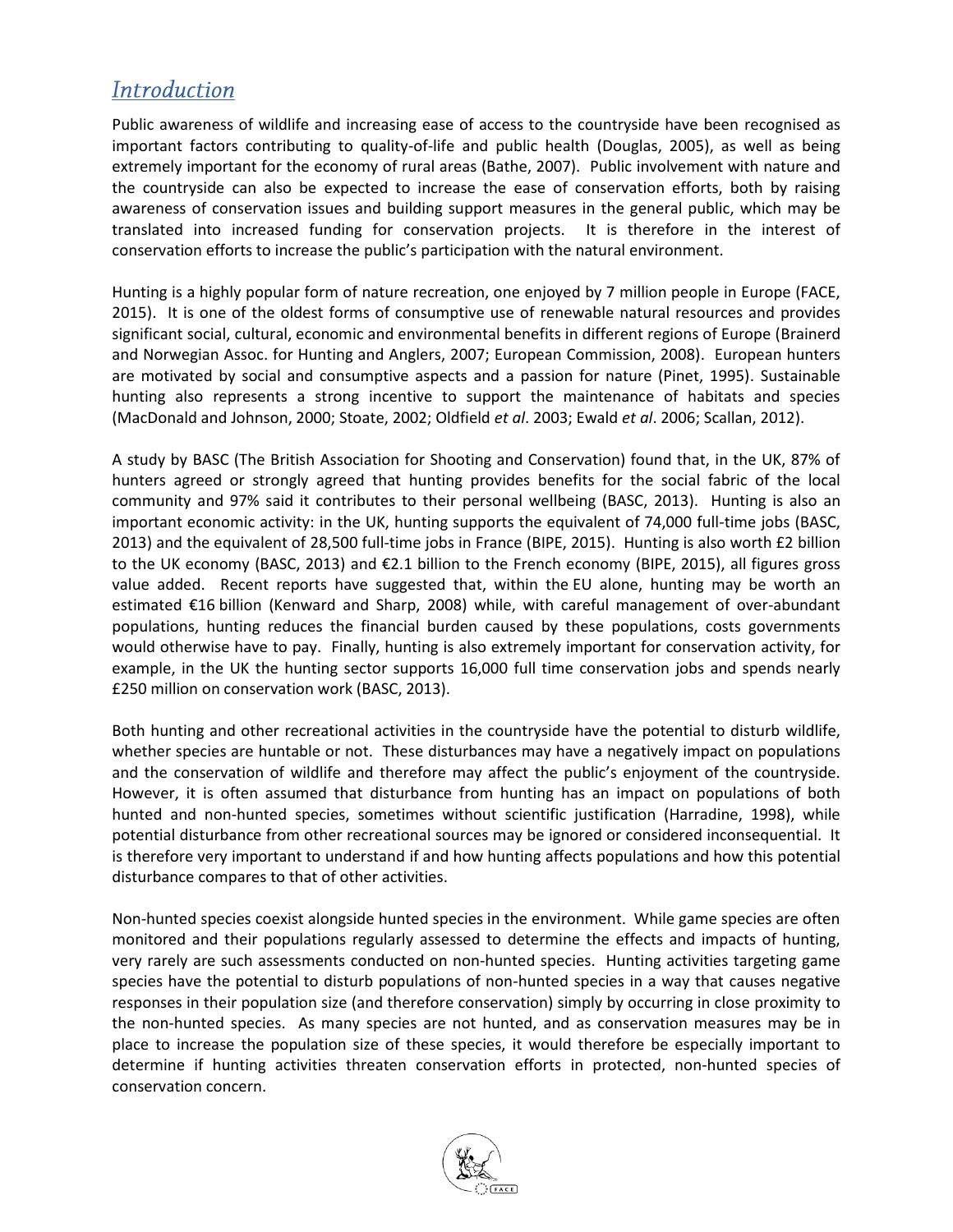Whether this disturbance does impact upon non-hunted species is, however, unresolved. If disturbance has significant impacts on species' population sizes, then conservationists are justified in recommending more restrictive management measures such as limiting access to wildlife areas (Tuite *et al*. 1984; Klein *et al*. 1995). If impacts of disturbance on populations are trivial, then restrictive management measures cannot be justified as these would impose socio-economic and welfare costs unnecessarily, but, more importantly, the restrictions would be contrary to the view that access to the countryside should be increased (Gill, 2007).

Carefully balanced access to the countryside can be the best way to protect nature as it enhances its importance for society (King and Lester, 1995; Adams, 1997; Harradine, 1998; Gill, 2007) while preventing its overexploitation. It is therefore relevant and important to determine whether there are any effects of hunting on non-hunted species in order to prevent the placing of unnecessary restrictions on access to or activities within the countryside.

Hunting within Europe is legally regulated. Article 14 §1 of the Habitats Directive (Council Directive 92/43/EEC) states that hunting of huntable species must be:

*"…compatible with their being maintained at a favourable conservation status."*

Article 7 of the Birds Directive (Directive 2009/147/EC) allows for the hunting of certain species, which is considered to constitute 'acceptable exploitation', due to the "population level, geographical distribution and reproductive rate" of these bird species throughout the European Community. More specifically, the Birds Directive states:

*"Because of their high population level, geographical distribution and reproductive rate in the Community as a whole, certain species may be hunted, which constitutes acceptable exploitation where certain limits are established and respected, as such hunting must be compatible with maintenance of the population of these species at a satisfactory level".*

Further, it must be noted that, in Europe, restrictions exist on when you can hunt: Article 7 §4 of the European Commission's Birds Directive prevents hunting during the rearing season, the various stages of reproduction or during migration, and many countries have strict hunting seasons to implement this. In Europe, the hunting season ends one or two months (varying by country) before the start of the breeding and migration season except where national derogations apply. Hunting of European mammals is also temporally regulated: Article 14 §2 highlights that measures to ensure hunting does not threaten huntable species' favourable conservation status may include regulation of the hunting periods. These regulations via both the Birds and Habitats Directives restrict the occurrence of disturbance during times of high energy expenditure in order to reduce the impacts of disturbances on wildlife population sizes.

This literature review will therefore explore the effect of hunting disturbance on populations of nonhunted species and will highlight where further research may be required due to gaps in our current knowledge. Further, it discusses management recommendations designed to minimise the intensity of disturbance caused by hunting. Finally, it compares the impact of disturbance caused by hunting activities to that cause by some other recreational activities.

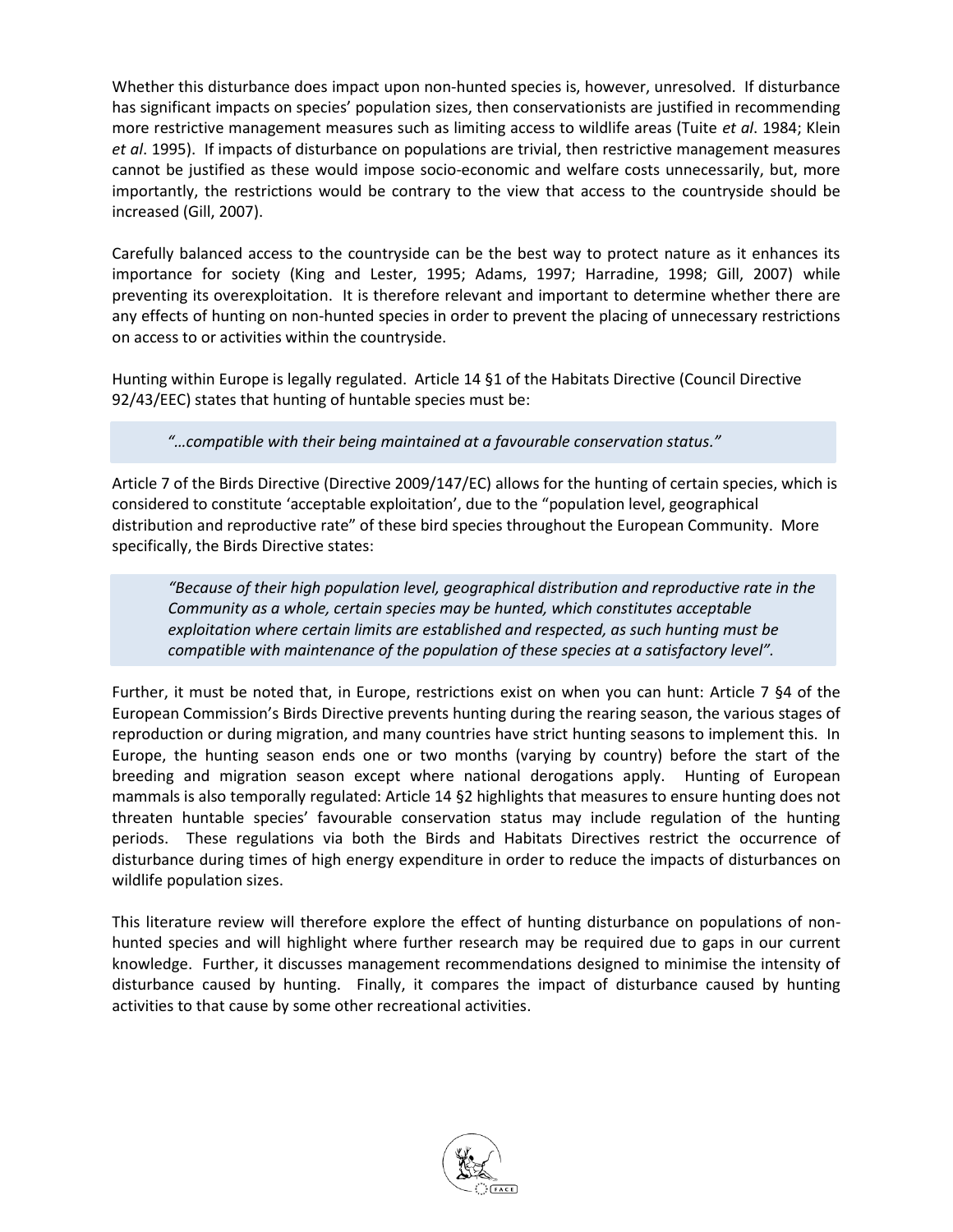# What constitutes disturbance?

In terms of defining disturbance, this review follows the widely accepted definition of Fox and Madsen (1997), which is also used by AWEA (the African-Eurasian Migratory Waterbird Agreement) in defining 'disturbance' as:

*"Any human-induced activity that constitutes a stimulus (equivalent to a predation threat) sufficient to disrupt normal activities and/or distribution of waterbirds relative to the situation in the absence of that activity"* (Fox and Madsen, 1997).

A distinction exists between the effects of a disturbance and its impacts:

- Disturbance **effects** are modifications of species' behaviour and distribution and include escape responses.
- Disturbance **impacts**, however, are changes to population size and dynamics through changes to individual Darwinian fitness(see below).

Disturbance may or may not have an impact on the Darwinian fitness (hereafter fitness) of an individual. Darwinian fitness is the ability of an organism to produce viable offspring capable of surviving to the next generation (Collins English Dictionary) and considers both the lifespan of an organism and its reproductive success. Fitness is therefore determined by individual breeding success, survival and mortality.

An important element to consider when discussing disturbance is the 'carrying capacity' of an area. This is defined as the maximum number of individuals of a given species that can by supported by a given environment. This is affected by climate, rate of predation, abundance of diseases, food and water availability, bedding / nesting sites and material and any other resources that a species consumes (Dhondt A, 1988). Decreasing availability of these resources or increasing the harshness of the climate reduces the carrying capacity as the environment can now maintain fewer individuals. Finally, a 'hunted species' is generally taken to mean any legally huntable game species that is shot or shot at; it does not include illegally-hunted / poached species or any non-target species that are shot at.

# Does hunting disturbance have an effect on non-hunted species?

It has been shown that hunting can have an effect on behaviour and species distribution of non-hunted species; although the existing research does not cover all taxa equally as it is heavily focused on birds. Amongst ungulates, a review of escape responses found that, while non-hunted ungulate species showed reduced escape responses from hunting compared to hunted species, there was still an evident disturbance effect (Stankowich, 2008). Further, hunting disturbance on roe deer in particular has also been shown to cause disturbance effects as defined above (Calenge *et al*. 2005).

Amongst birds, hunting has been shown to have an effect by causing a behavioural response or displacement in Galliformes such as turkeys and ptarmigan (Everett *et al*. 1980; Folk and Marchinton, 1980; Broseth and Pedersen, 2010), in Gruiformes such as coot (Holm *et al*. 2011; Martínez-Abraín *et al*. 2013), in Anseriforms such as ducks (Dooley, 2008; Dooley *et al*. 2010) and in waterbirds more broadly (Madsen, 1998). In general, it is well known that hunting activity causes birds to depart disturbed places and seek less disturbed ones (Bell and Owen, 1990; Madsen, 1995; Madsen and Fox, 1995; Madsen 1998; Evans and Day, 2001). Studies on quarry geese and dabbling ducks by Madsen (1998) and on protected crested coots (*Fulica cristata*) by Martínez-Abraín *et al*. (2013) that established hunting

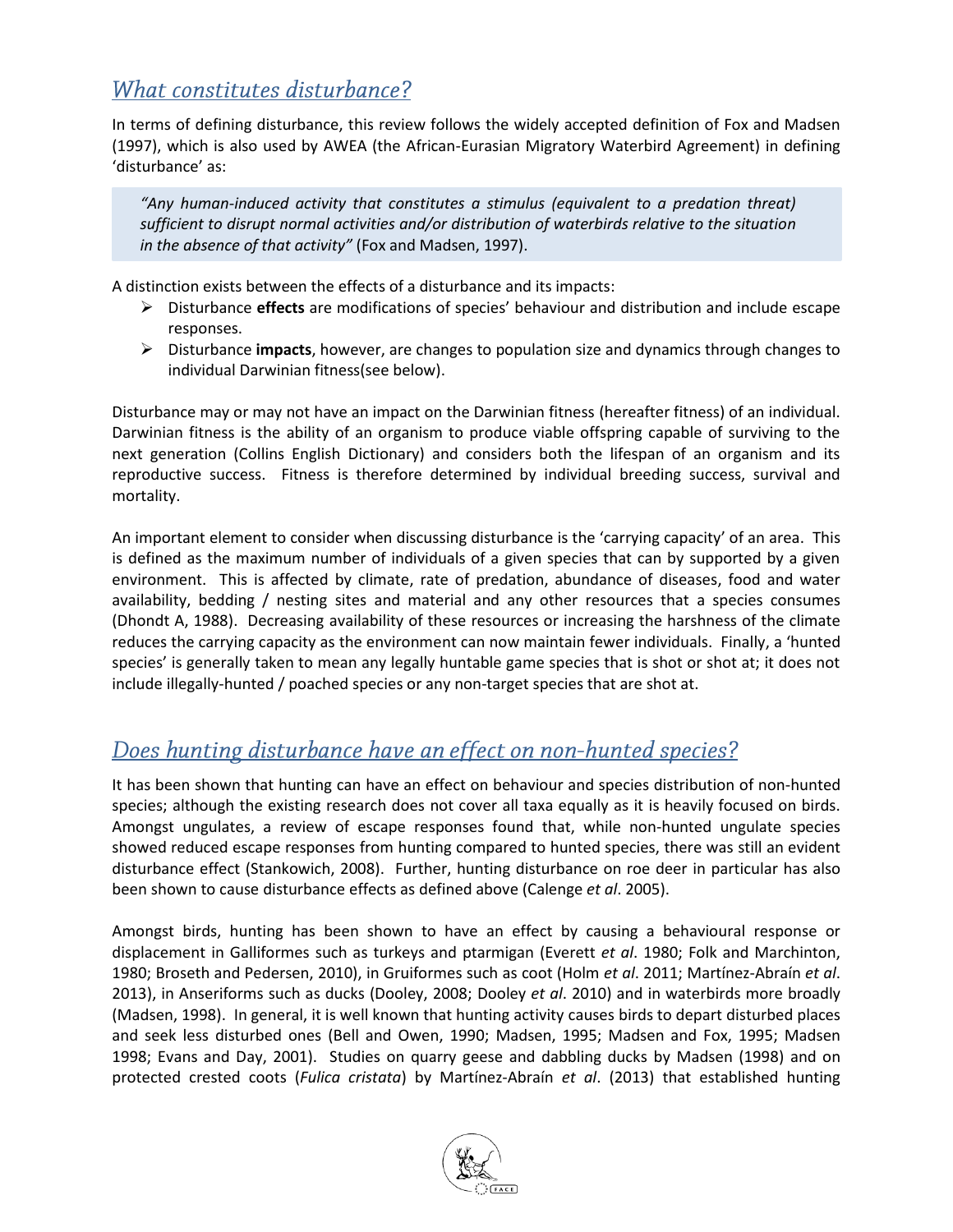refuges show this as both resulted in an increase in local waterbird populations while not affecting individual survival or breeding success.

Hunting has also been shown to have disturbing effects even at long distances from the hunting location. For example, a study comparing the disturbance responses of coastal birds to walking and wildfowling found that wildfowling regularly disturbed birds 200m away (Collop, 2015).

Despite the extensive scientific work done on the effects of disturbance on birds, and to a lesser extent on ungulates, there seems to be limited research undertaken on the effects of hunting or non-hunting disturbance on other non-hunted species such as rodents, small or large carnivores, reptiles, amphibians or invertebrates.

In the case of ungulates and birds, however, it can be concluded that hunting disturbance does have an effect on non-hunted species in that it elicits behavioural responses and can result in displacement as has been shown above.

# Does hunting disturbance have an impact on non-hunted species?

That disturbance causes behavioural responses or displacement of populations is unequivocal; however, disturbance is only of conservation concern when it causes an impact on the population level (Gill *et al*. 1996). Thus, it is apparent from the literature that behavioural responses or movements between habitats in non-hunted species are not a cause for conservation concern if this effect does not translate into decreased survival rate, decreased reproductive success or increased mortality. That behavioural responses or movements between habitats result in population decreases must be statistically shown, it cannot be assumed to have occurred.

It is possible that displacement forces the disturbed species onto sub-optimal habitat that has a lower carrying capacity than the previous habitat (i.e. it cannot support the same population size due to e.g. reduced food availability). In this case, disturbance would lead to decreased population size and displacement would have an impact on a population. A study of non-hunted roe deer (*Capreolus capreolus*) in a landscape hunted for boar (*Sus scrofa*) and hare (*Lepus europaeus*) found that hunting disturbance in winter caused the deer to find refuge in a protected area situated in sub-optimal habitat at a snow-covered hill-top (Grignolio *et al*. 2011). This likely exposed them to harsh environmental conditions while simultaneously reducing the available food supply. Furthermore, uphill movements may have an important energy cost, especially when undertaken in an adverse season (Grignolio *et al*. 2011). However, this outcome cannot be assumed to be true as no data exists regarding the nutritional reserves of the deer and it was not statistically tested in the study in question; further research is needed to test this hypothesis. Thus, in the case reported in Grignolio *et al.* (2011) it cannot be concluded that disturbance would have resulted in a decreased population size. It can, however, be suggested that the increased density of the deer population in the protected area likely led to knock-on effects to the local ecology. Increased herbivore density can lead to over-browsing, changes in vegetation (Milchunas and Lauenroth, 1993), soil compaction due to trampling which can affect burrowing invertebrate communities (Bromham *et al.* 1999; Wardle *et al.* 2001) and decreased litter accumulation which can affect detritivore communities (Bromham *et al*. 1999; Andersen *et al*. 2001). Increased large herbivore densities have also been shown to negatively affect communities by reducing diversity in small mammals (Flowerdew and Ellwood, 2001) and birds (Fuller, 2001). Further research may be necessary to statistically test these possible outcomes.

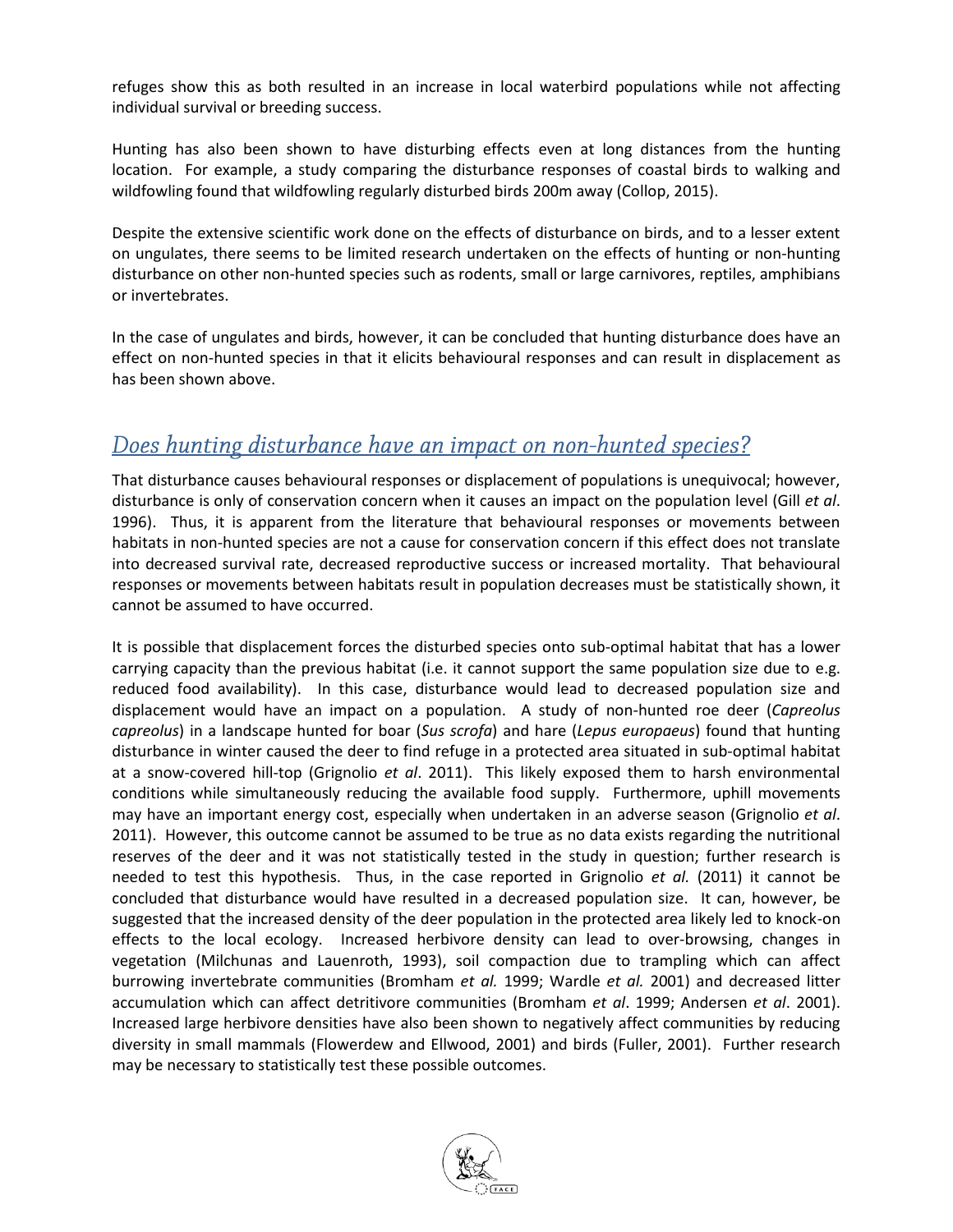Hunting disturbance on non-hunted species can have an impact on the population if the escape response initiated by hunting uses valuable energy supplies that would reduce subsequent survival rates. A study examining roe deer survival after their introduction to the 'Petit Luberon' state forest in southern France found introduced animals had unexpectedly low survival rates during the autumn and winter, while having very high survival rates during the spring and summer. It was concluded that this increased mortality was most likely caused by increased movement and resulting energy demands from disturbance from wild boar hunting that occurs in the area during the autumn and winter months (Calenge *et al*. 2005). Thus, for ungulates, hunting disturbance on non-hunted species can be of conservation concern.

However, evidence suggests that it is unlikely that human-imposed energy demands have an impact on the population size of birds. An analysis of studies investigating bird energy intake and expenditure conducted by Boos *et al*. (2002) strongly suggested that anthropogenic activities considered as sources of disturbance (including hunting) generally have very low or no impact on the survival and initiation of nesting of birds because they do not impact on energy balance. This is partly due to the fact that hunted areas usually have populations lower than the habitat's carrying capacity, thus there is an excess of nutritional energy available for consumption. The review by Boos *et al*. (2002), however, only assessed the literature examining birds; limited research has been conducted regarding human-influenced energy use in non-bird species.

In addition to this, a large body of evidence suggests that displacement in birds is short-lived and that once a source of disturbance has ended, the population rapidly returns to the preferred habitat in anywhere from one day to three weeks (Andersson, 1977; Bregnballe and Madsen, 2004; Jettka, 1986; Gerhard, 1994; Dooley, 2008; Dooley *et al*. 2010). This makes it unlikely that disturbance causes an impact on the population size of birds by minimising the length of time disturbed birds would be forced to spend on sub-optimal habitat.

Furthermore, evidence suggests that a decrease in body mass of disturbed birds, that may be interpreted as a precursor to decreased survival of the animal (and therefore would represent a population impact), may actually be adaptive (i.e. resulting in increased fitness). Studies conducted by Zimmer *et al* (2010; 2011a; 2011b) found that disturbance affected energy balances in common teal (*Anas crecca*) and tufted ducks (*Aythya fuligula*) by resulting in decreased food intake and body mass when compared to an undisturbed group; however, this reaction was found to be adaptive and resulted in an increase in fitness in the birds. This was because the loss of body mass enabled a more favourable wing loading, increased power for flight, enhancing flight performances and thereby reducing predation risk. It must, therefore, be considered that decreases in food intake and body mass of disturbed animals as a result of disturbance may not be evidence of a negative impact of disturbance as might otherwise have been thought.

Population-level studies testing whether the absence of hunting disturbance causes a response in the individual fitness of non-hunted species found no statistically significant results suggesting it did. For example, a study on the effects of a hunting moratorium on protected (i.e. non-hunted) crested coots (*Fulica cristata*) in eastern Spain found that the four year hunting ban did not affect survival of birds, nor did it increase the breeding population size (Martínez-Abraín *et al*. 2013). While the moratorium did increase the size of the wintering population, this was concluded to be due to displaced birds being attracted to the site, not increased reproduction (Martínez-Abraín *et al*. 2013). Similar results were found by Madsen (1998); increased local waterbird populations after formation of hunting refuges was concluded to be due to the reduced displacement from disturbance, not an increase in survival or breeding success. Finally, in the USA, three studies of non-hunted wild turkeys showed that even

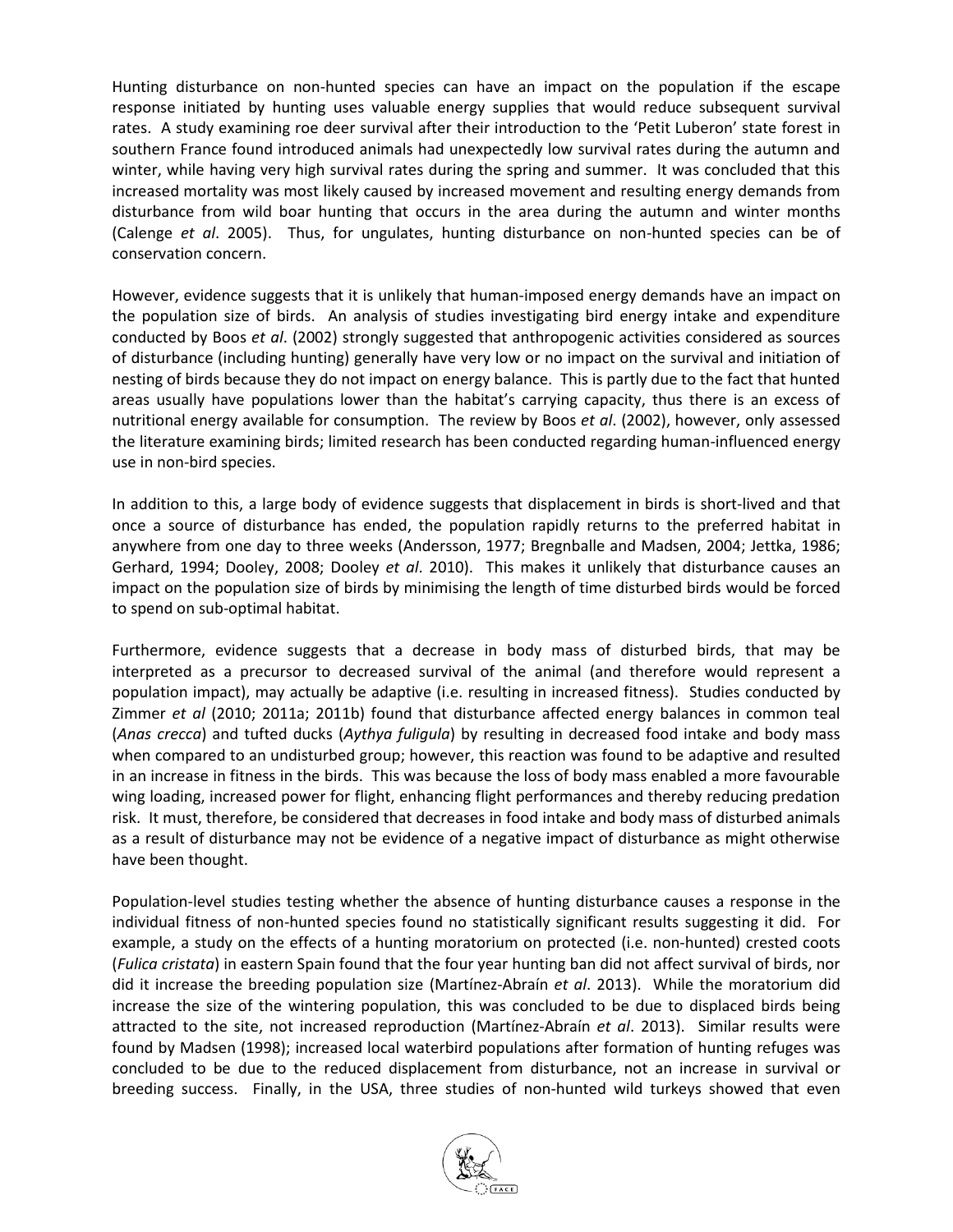intensive hunting for large and small game species does not appear to adversely affect established populations of turkeys (Everett *et al*. 1980; Folk and Marchinton, 1980; Reed and Guynn, 1990).

The available scientific literature therefore suggests that hunting disturbance can have an impact on the fitness of ungulates, and therefore may have an impact on population sizes. It is, however, unlikely that hunting disturbance has an impact population sizes of birds as the existing scientific literature has found no evidence of hunting disturbance resulting in reductions in individual fitness.

However, it must be noted that short-term displacement can result in individuals relocating from preferred habitat to areas of poorer quality and lower carrying capacity and therefore may have an indirect impact on individual fitness; further research is required to test this hypothesis.

# Management suggestions: minimising disturbance impact on non-hunted species

By examining the studies concluding that disturbance does have an effect or an impact on non-hunted species, the following section discusses management suggestions that have been made for hunting practices that would minimise the level of disturbance experienced by non-hunted species. The largest proportion of research on disturbance has been conducted regarding disturbance of bird species; the management suggestions below are therefore mainly based on evidence collected from studies conducted on birds. Broad suggestions based on this data can be applicable to non-bird species; however, the details of an implemented management suggestion would have to be based on speciesspecific research.

It is important to note that the scientific evidence the following management suggestions are based on is mainly derived from studies of hunting disturbance on non-hunted species; however, it is supplemented by studies of non-hunting disturbance, and disturbance of hunted species.

#### Management suggestion: Limit disturbance intensity by reducing hunting frequency or *implementing spatial hunting restrictions*

The literature shows that reduced hunting frequency or intensity (through use of temporal or spatial hunting restrictions) limits disturbance intensity. In birds, hunting with time intervals between hunting events has been shown to reduce disturbance. For example, hunting waterfowl with intervals of 1-4 weeks between hunting events allows population densities to reach previous levels, minimising disturbance by allowing them access to their preferred, presumably optimal habitat (Andersson, 1977 in; Jettka, 1986; Gerhard, 1994; Bregnballe and Madsen, 2004). The interval required for bird densities to reach pre-hunting levels is therefore relatively short, but may be longer for other species. The appropriate time interval for a species can be determined by species-specific research.

Spatial restrictions can also help to reduce the impact of hunting disturbance by allowing animals to relocate to a nearby refuge. That said, for species that are not as mobile as birds, the quality and accessibility of the habitat individuals displace to is of key importance, as the lack of mobility means species may have to remain in the refuge for an extended period of time and that they will be less able to move to them. If the refuge habitat is of poor quality (i.e. has a low carrying capacity) then the population may decline as individuals die of starvation, predation, disease or other factor that affects carrying capacity (Grignolio *et al*. 2001). If the refuge habitat is far away or access is difficult (e.g. fences, roads or poor quality habitat prevents access) individuals will struggle to reach it and may die en

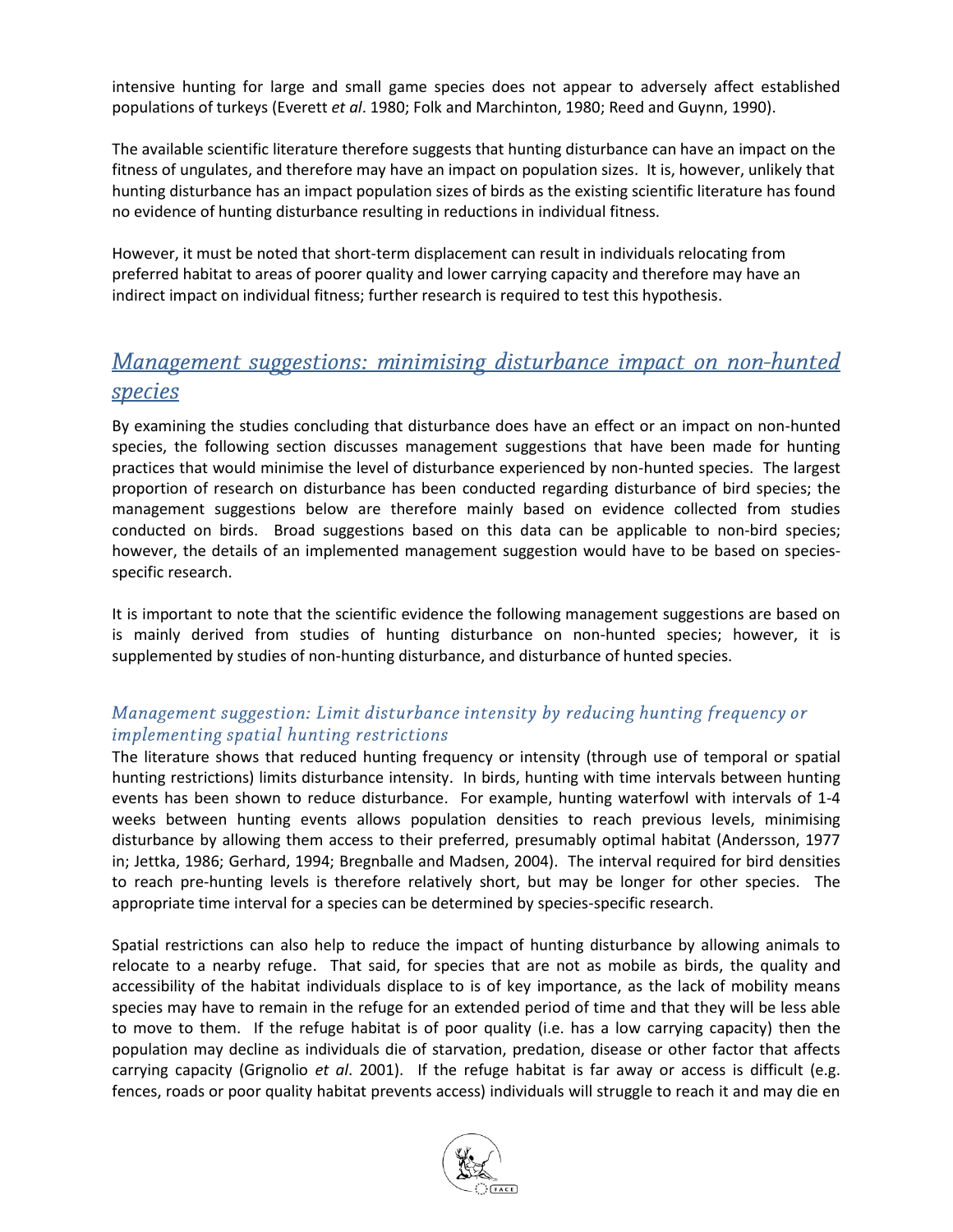route. It is therefore important that hunted areas are in close proximity to high quality refuge areas where non-hunted (and hunted) species can displace to in times of disturbance and not suffer population declines.

It is worth noting that spatial hunting restrictions are already in place in many parts of the EU. In France, a percentage of all hunting land must be kept hunting-free, this allows disturbed species to use it as a refuge as described above. In the rest of the EU, many hunted areas are near protected areas, both because the land around a protected area often has larger populations of huntable species due to spillover and as a conservation measure to allow non-hunted species to seek refuge.

In summary, the literature suggests that disturbance from hunting on non-hunted species can be reduced by limiting disturbance intensity through reduced hunting frequency or use of spatial hunting restrictions. However, spatial hunting restrictions, such as those recommended, are already common within the EU.

#### Management suggestion: Reduce hunting at times of high energy stress

The scientific literature shows that disturbance, of any kind, during times of high energy stress has been shown to have the most severe impacts on populations. Energy stress occurs at times of high energy demand such as breeding or migrating (Randolph *et al.* 1977; McWilliams *et al.* 2004) or low energy supply such as in winter or during severe climatic or weather events (West *et al*. 2002; Goss-Custard *et al.* 2006). Few studies have examined the effect of hunting disturbance during times of energy stress; however disturbances of any kind during these times often have a population impact.

Disturbance during the reproductive period can have a negative effect on initiation of reproductive behaviour (such as nesting or mating rituals), reproductive success, investment in offspring and their survival. A study of disturbance's impacts on reproductive success in black-crowned night-herons (*Nycticorax nycticorax*) showed that disturbance leads to increased chick mortality, nest failure and ultimately reduced breeding success (Bennett *et al*. 2011). A similar study in red deer (*Cervus elephus*) showed that repeated disturbance and displacement by humans during the 3-4 week period of peak calving resulted in decreased calving success (Phillips and Alldredge, 2000).

Disturbance during times of low energy supply such as harsh winters can also have a negative impact on survival. A modelled study of Eurasian Oystercatchers (*Haematopus ostralegus*) shows that in winters with good feeding conditions, birds can be disturbed up to 1-1.5 times per daylight hour before they die of starvation due to reduced energy intake; in bad years this maximum possible rate drops to 0.2-0.5 times per hour (Goss-Custard *et al*. 2006).

In order to reduce the impacts of hunting disturbance, hunting should not occur at these times of high energy stress. Evidence that reduction of disturbance during these times results in increased individual fitness and reduces disturbances impacts on populations can be seen in a study of Oystercatchers: yearround disturbance caused impacts on the population size, while eliminating disturbance in late winter virtually removed any population consequences (West *et al*. 2002).

It must be highlighted that mechanisms to reduce disturbance during times of high energy stress are already in place in much of Europe. In Europe, the hunting season ends one or two months (varying by country) before the start of the breeding and migration season except where national derogations apply. The following literature shows that, in birds, this is early enough to allow animals to accumulate energy reserves and therefore not negatively affect the population size. For example, a study of pinkfooted geese (*Anser brachyrhynchus*) found that they are capable of building reserves sufficient to

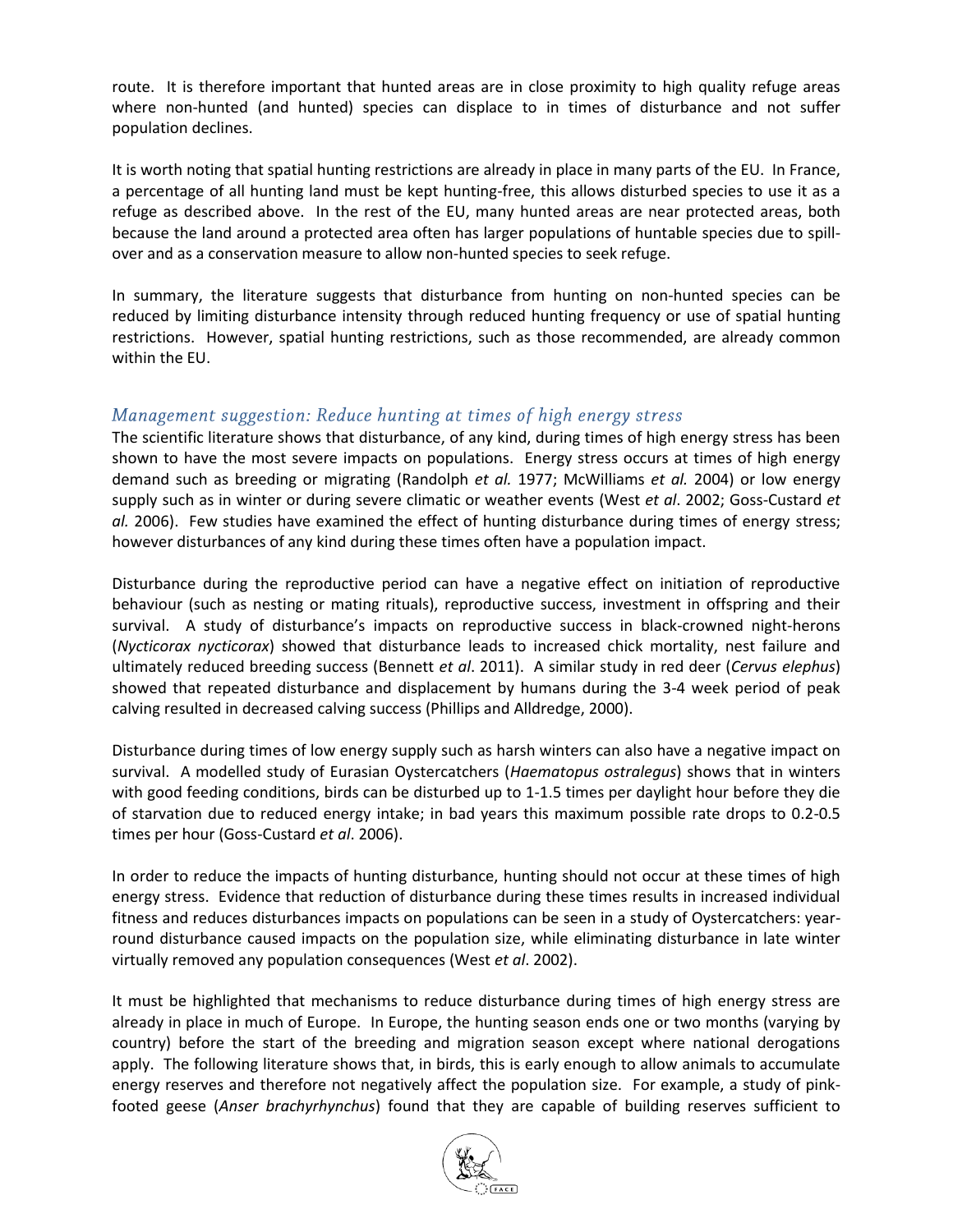survive migration in 1-3 weeks (Madsen, 1995). Studies of bird species have also shown that endogenous nutrient availability (reserves stored within the body) does not limit clutch size or egg formation in northern shoveler ducks (*Anas clypeata*) or in Arctic waders; therefore, body condition (potentially affected by disturbance) does not affect reproductive success in these species (MacCluskie and Sedinger, 2000; Klaassen *et al*. 2001). Similar results have been found in a study of greater snow geese (*Chen caerulescens atlanticus*), a mixed endogenous-exogenous breeder (energy for breeding comes from both stores in body tissues and that taken in by concurrent feeding), where body condition was found to not affect clutch size; however, it must be acknowledged that reduced body condition resulting in lower chick survival later is still possible (Bety *et al*. 2003).

Furthermore, at national level, many countries have regulations preventing hunting during harsh weather conditions. Some examples are that in the UK after 7 consecutive days of severe weather BASC calls for a voluntary restraint which is generally well-followed by hunters and after 14 severe weather days there is a statutory suspension of all waterfowl hunting, while in the Republic of Ireland all hunting is temporarily halted after a prolonged spell of cold weather and continues once the weather improves. Similar systems to this exist in France, Italy and Belgium where hunting is illegal when snow has fallen. As long as these regulations are respected hunting disturbance is unlikely to negatively affect populations.

In summary, the literature suggests that disturbance from hunting on non-hunted species can be reduced by reducing hunting at times of high energy stress. However, as highlighted, hunting is illegal during times of high energy requirement (e.g. during migration) and many countries possess mechanisms to reduce hunting disturbance during times of low energy availability.

### How does hunting disturbance compare to other disturbance?

Hunting is often the focus of public attention regarding disturbance of wildlife; however, as the existing literature shows, this may be without scientific justification. It is worth examining how other sources of anthropogenic disturbance affect non-hunted populations and may be interesting to compare these to the level of disturbance caused by hunting.

A review of the recreation ecology literature published in English language academic journals identified 33 papers from 1978 to 2010 that examined the effects of wildlife viewing, hiking, running, cycling, canoeing, horse riding and dog walking on numerical abundance or density and on reproductive success of birds (Steven *et al*. 2011). Of these 33 papers, 28 (85%) found negative responses in numerical abundance or density of birds to these recreational activities, and of these 33 papers 28 also found negative impacts of these activities on bird reproductive success. A second review of studies examining the impact of investigators (scientists), recreationalists and aircraft disturbance on colonially-nesting waterbirds from 1971-98 found negative impacts on populations of penguins, pelicans and other Pelecaniformes, gulls as well as other Charadrigormes and herons and other Ciconiiformes (Carney and Sydeman, 1999).

It therefore appears that, in birds, non-hunting recreational activities represent significant sources of disturbance, which, it has been shown, can result in population impacts. It is worth noting that these activities may be less regulated than hunting: walkers, dog walkers, water sports and wildlife observers are often active throughout the whole year, including during times of high energy stress. However, in many cases procedures are in place to reduce the disturbance caused by these recreational visitors.

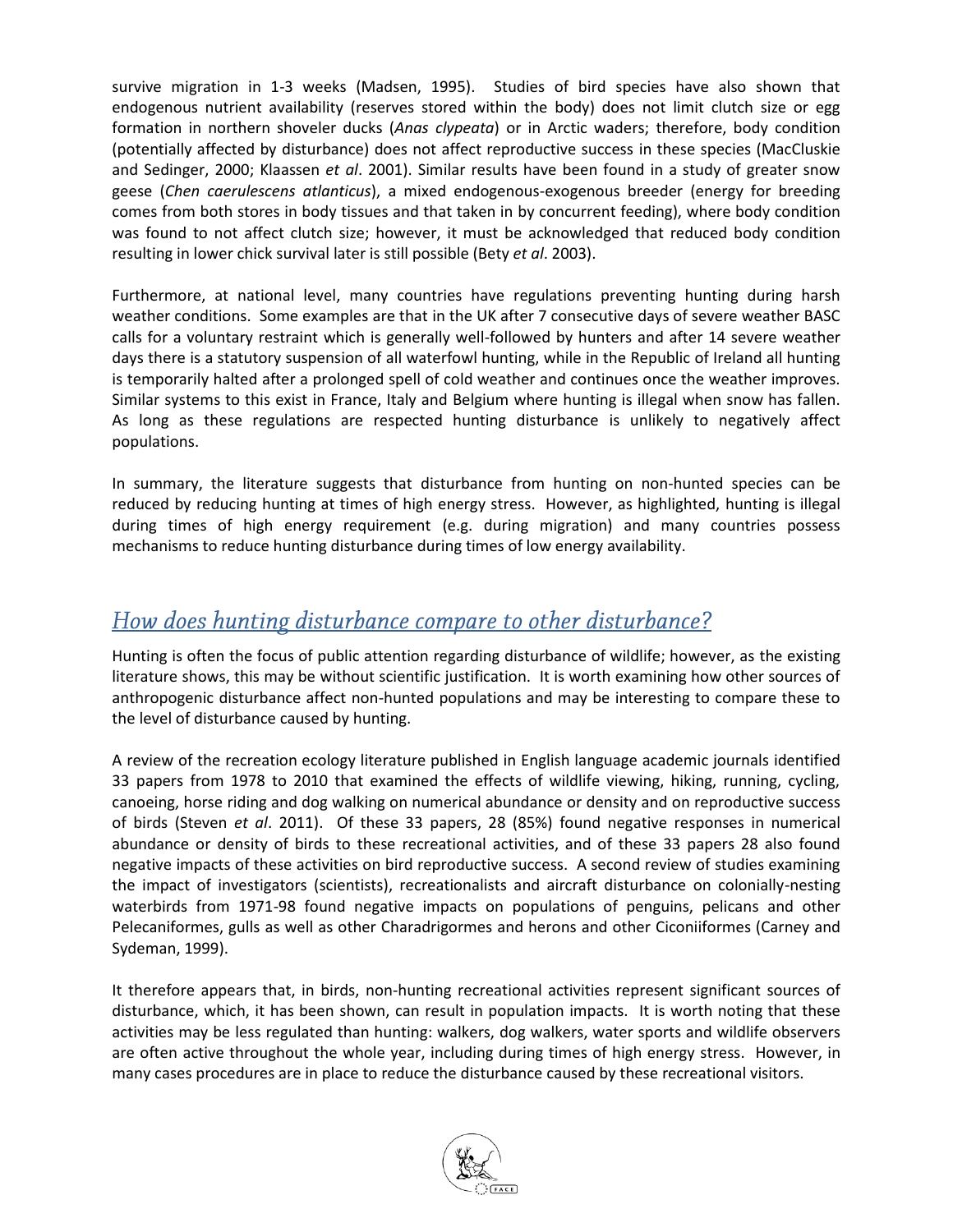# Limitations and areas of future study

In examining the literature, this review has sought to assess the effects of hunting disturbance on all non-hunted species from a wide range of groups; however, this has not been possible for the majority of species. Overwhelmingly, the existing research has been conducted on the effects of disturbance on birds. This bird bias is even more pronounced when examining the impacts of disturbance rather than the effects; while escape response of non-bird animals has received some attention (mostly on ungulates), the impacts of hunting disturbance on non-bird populations has been the focus of limited research and only one study could be found on this topic. The appeared scarcity of research on the effects of disturbance on species other than birds represents a gap in scientific knowledge.

The literature has shown that some management suggestions can be made that can be applied to nonbird species from the existing, bird-biased research. However, these recommendations may have limited relevance to non-bird species as they are based on the assumption that other groups will respond to hunting disturbance in the same way as those studied. Considering the extreme ecological differences between invertebrates, birds, amphibians, mammals and reptiles, this assumption should be made with caution.

Future studies must attempt to fill the gaps in the list of species for which the impacts of disturbance have been examined. As many non-bird species coexist alongside hunted bird species, it is extremely important that research be conducted assessing the effects of hunting disturbance on groups such as invertebrates, birds, amphibians, small mammals and reptiles as the current scientific literature on these species is lacking. This would enable the formulation of species-appropriate management suggestions to minimise hunting's disturbance of these species and allow these suggestions to be incorporated into hunting (and non-hunting) management plans.

Additional research is also necessary to statistically test for any impact of the displacement of individuals onto sub-optimal habitat by hunting disturbance, such as that recorded by Grignolio *et al*. (2011) in the study of non-hunted roe deer, on mortality. Such research would help examine any indirect impacts of hunting disturbance on non-hunted species

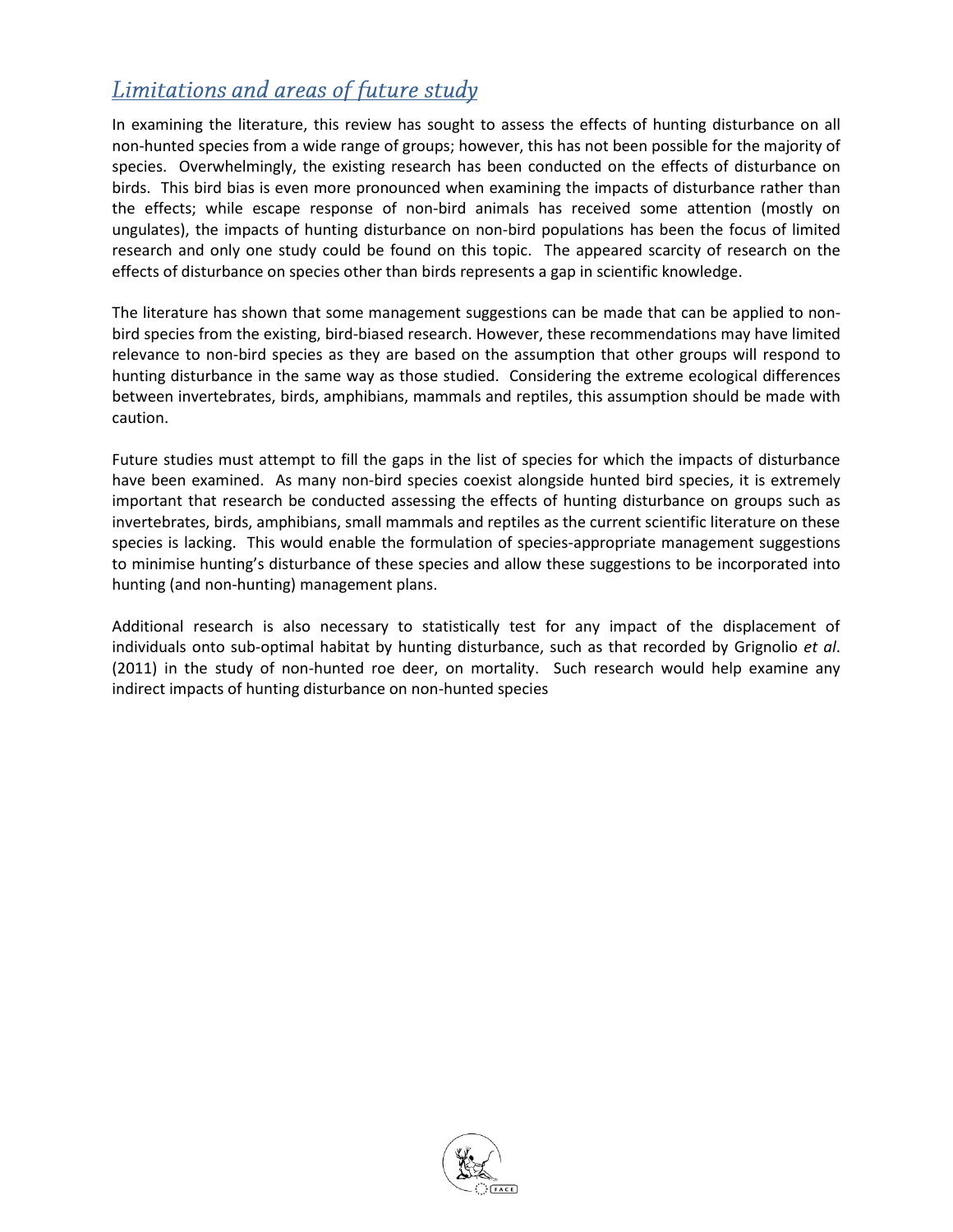# Conclusion

In conclusion, this literature review has noted the importance of assessing the effects and impacts of hunting disturbance on non-hunted species, while also making some links to disturbance caused by other recreational activities.

The available literature has shown that hunting does have a disturbance effect, by causing a behavioural response or a relocation of disturbed animals away from sources of disturbance.

Scientific evidence has also suggested that hunting disturbance can have an impact on the population sizes of non-hunted ungulates by resulting in increased energy expenditure from escape responses during times of low energy availability such as autumn and winter months; however, as this conclusion is based on a single study further research is required.

Conversely, the available literature suggests that disturbance may not have an impact on the population size of bird species as disturbance is unlikely to significantly affect individual energy use or availability, while studies testing whether disturbance has an impact at a population level have found no evidence that disturbance results in changes in population size that were driven by changes to individual fitness. This is summarised by Sokos *et al.* (2013):

*"Hunting may influence migratory bird behaviour and movements, but studies have not found a corresponding increase in non-hunting mortality factors or any reduction in feeding, body condition, breeding success and any long-term population decrease."*

Some solutions have been discussed which include: i) limiting disturbance intensity by use of reduced hunting frequency or spatial hunting restrictions, and ii) reducing hunting at times of high energy stress. This review has highlighted that such recommendations are already followed in many European countries, but their continued implementation and stricter enforcement is necessary to minimise hunting disturbance as much as possible.

This literature review has also considered the level of disturbance caused by some other non-hunting human recreational activities, such as dog walking, cycling and wildlife viewing, and it has been shown that many of these result in significant negative impacts to wildlife population sizes. This is of conservation concern as non-hunting recreational activities may be less regulated than hunting, allowed to occur during times of high energy stress and usually allowed in protected areas while hunting is not for fear of disturbance to wildlife.

Finally, this literature review has highlighted the fact that research on disturbance, both hunting and non-hunting, seems to be focusing on birds. This bias exists despite the fact that birds only make up a small proportion of animal species. In order to formulate recommendations to minimise hunting and non-hunting disturbance on species other than birds, it is extremely important that more research is conducted within these groups as the current absence of data represents a major gap in scientific knowledge.

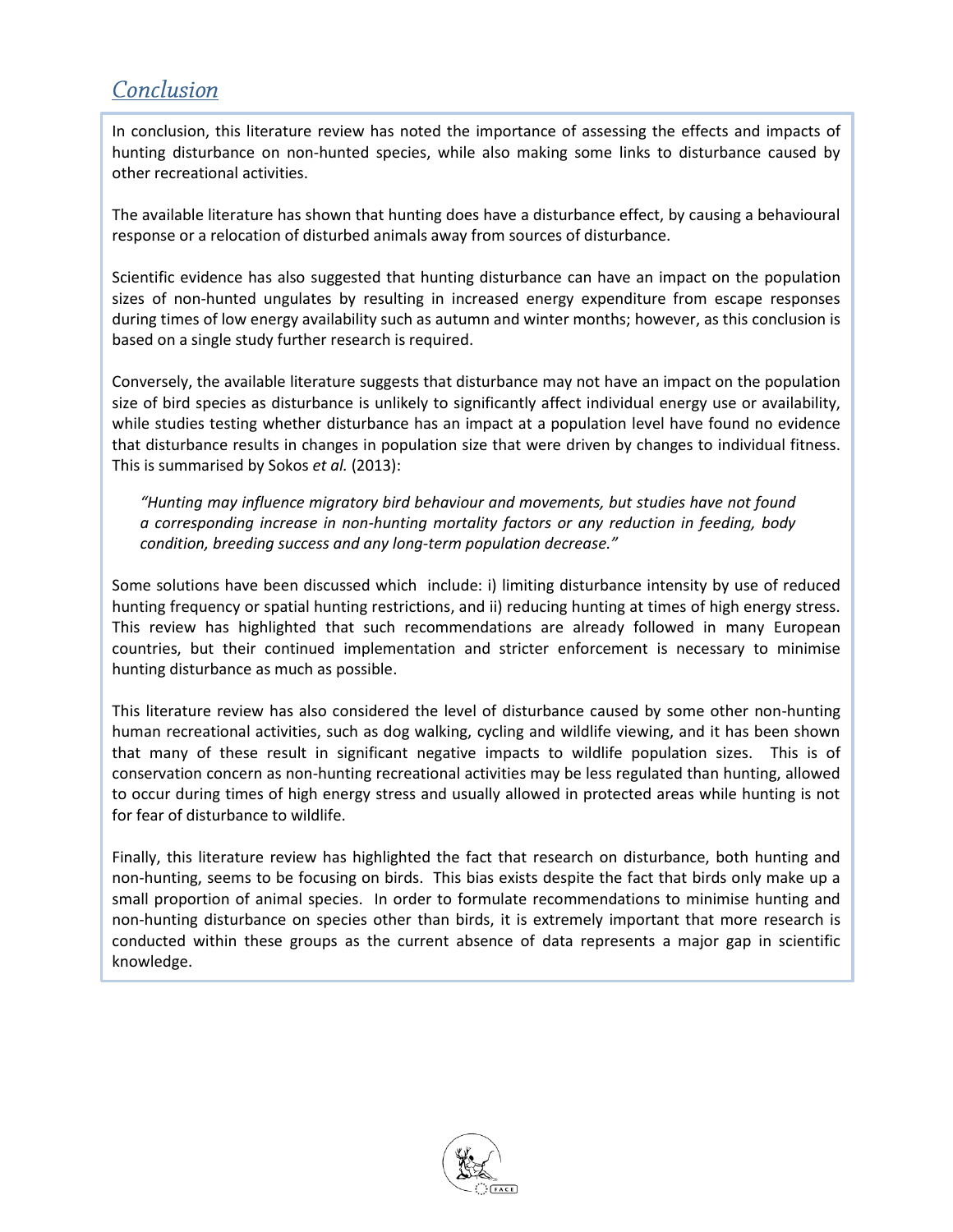## **References**

Adams WM. 1997. Future Nature: A Vision for Conservation. Earthscan Publications, London, UK, pp. 226

Andersen H, Bakker JP, Brongers M, *et al*. 1990. Long-term changes of salt marsh communities by cattle grazing. *Vegetatio* 89: 137–148.

BASC (The British Association for Shooting and Conservation). 2013. *The Value of Shooting* [pdf]. BASC. Available at [<http://basc.org.uk/wp-content/uploads/downloads/2014/07/The-Value-of-Shooting2014.pdf>](http://basc.org.uk/wp-content/uploads/downloads/2014/07/The-Value-of-Shooting2014.pdf) [Accessed 04.07.15]

Bathe G. 2007. Political and social drivers for access to the countryside: the need for research on birds and recreational disturbance. *Ibis* 149: 3-8

BIPE. 2015. Evaluation de l'impact économique social et environnemental de la chasse française. Available at: [http://www.chasseurdefrance.com/wp-content/uploads/2015/07/05\\_Etude\\_BIPE\\_Resultats\\_globaux\\_8\\_Juillet\\_2015.pdf](http://www.chasseurdefrance.com/wp-content/uploads/2015/07/05_Etude_BIPE_Resultats_globaux_8_Juillet_2015.pdf) (accessed 08.10.16)

Bell DV and Owen M. 1990. Shooting disturbance-A review. In Matthews. G.V.T. (ed.) Managing Waterfowl Populations: 159- 171. Proc. IWRB Symp.. Astrakhan 1989. IWRB Special Publication 12. Slimbridge. U.K.: International Waterfowl and Wetlands Research Bureau.

Bennett VJ, Fernandez-Juricic E, Zollner PA, *et al*. 2011. Modelling the responses of wildlife to human disturbance: An evaluation of alternative management scenarios for black-crowned night-herons. *Ecological Modelling* 222:2770-2779

Bety J, Gauthier H and Giroux J-F. 2003. Body Condition, Migration, and Timing of Reproduction in Snow Geese: A Test of the Condition‐Dependent Model of Optimal Clutch Size. The American Naturalist 162 (1): 110-121

Boos M, Arnauduc JP, Robin JP. 2002. Effects du derangement sur l'énergétique chez les oiseaux et les possibilities de compensation nutritionnelle. Rapport final de convention de recherche CNRS/FNC

Brainerd S. and Norwegian Association for Hunting and Anglers. 2007. European Charter on Hunting and Biodiversity. Adopted by the Standing Committee of the Bern Convention at its 27th meeting in Strasbourg, 26-29 November 2007. Available at: [http://www1.nina.no/lcie\\_new/pdf/634991504714143702\\_Hunting\\_Charter\[1\].pdf](http://www1.nina.no/lcie_new/pdf/634991504714143702_Hunting_Charter%5b1%5d.pdf)

Bromham L, Cardillo M, Bennett AF, *et al.* 1999. Effects of stock grazing on the ground invertebrate fauna of woodland remnants. *Australian Journal of Ecology* 24, 1999–2007

Broseth H and Pedersen H. 2010.Disturbance effects of hunting activity in a willow ptarmigan *Lagopuslagopus* population. *Wildlife Biology*16(3):241-248

Bregnballe T and Madsen J. 2004. Tools in waterfowl reserve management: effects of intermittent hunting adjacent to a shooting-free core area. - Wildl. Biol. 10: 261-268

Calenge C, Maillard D, Invernia N, *et al*. 2005. Reintroduction of roe deer *Capreolus capreolus* into a Mediterranean habitat: female mortality and dispersion. *Wildlife Biology* 11(2):153-161

Carney KM and Sydeman WJ. 1999. A Review of Human Disturbance Effects on Nesting Colonial Waterbirds. *Waterbirds: The International Journal of Waterbird Biology* 22 (1): 68-79

Collins English Dictionary - Complete and Unabridged 10th Edition. HarperCollins Publishers. <http://dictionary.reference.com/browse/darwinian-fitness> (accessed: January 07, 2016).

Collop C. 2015. Wintering birds and disturbance – How does wildfowling compare to walking on the beach? *Presentation delivered at BASC's recreational disturbance symposium, London. 26th June 2015*

Council Directive 92/43/EEC of 21 May 1992 on the conservation of natural habitats and of wild fauna and flora

Dhondt AA. 1988. Carrying capacity: a confusing concept. *[Acta oecologica. Oecologia generalis](http://www.refdoc.fr/?traduire=en&FormRechercher=submit&FormRechercher_Txt_Recherche_name_attr=listeTitreSerie:%20(Acta%20oecologica.%20Oecologia%20generalis))* 9 (4): 337-346

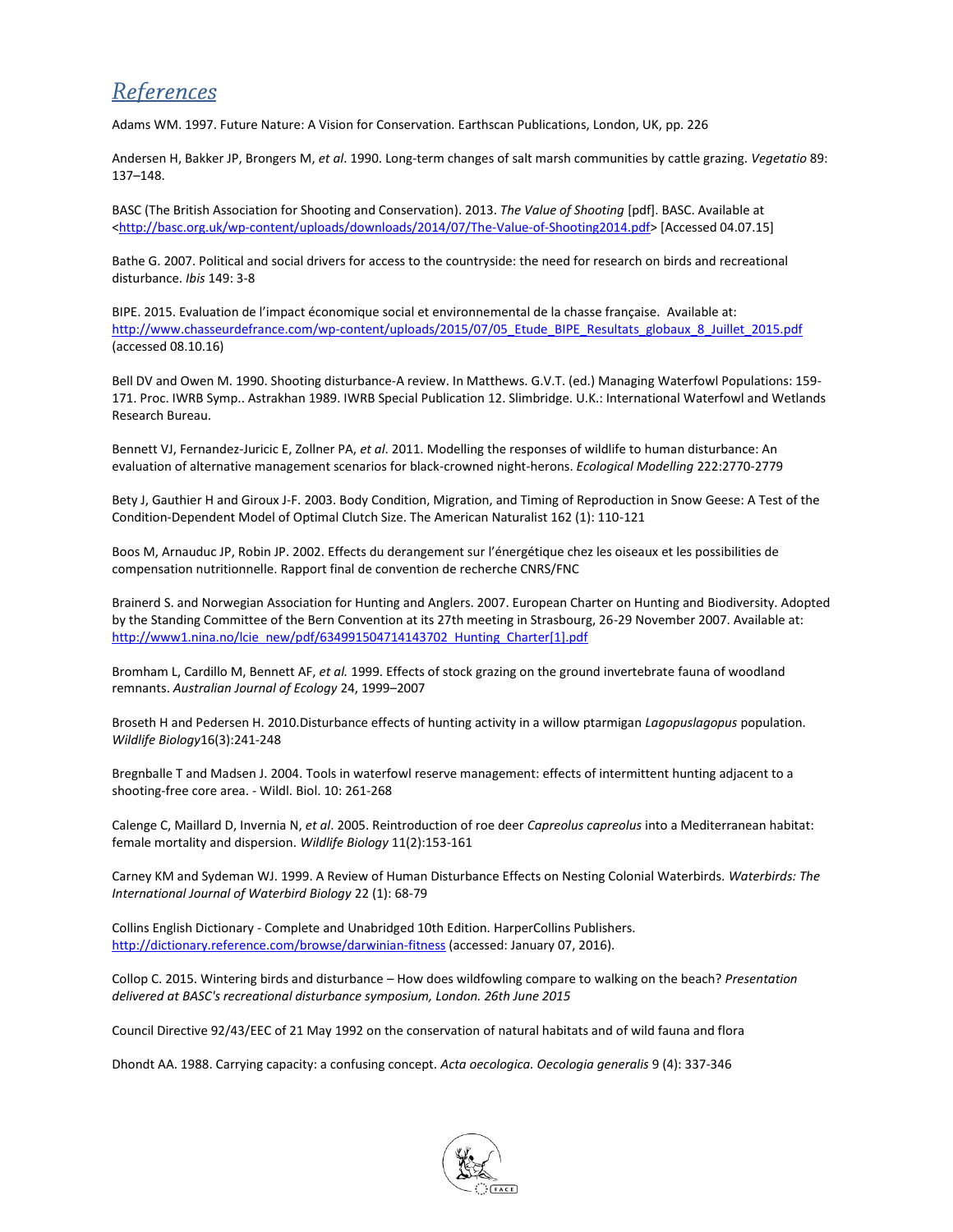Directive 2009/147/EC of the European Parliament and of the Council of 30 November 2009 on the conservation of wild birds (codified version)

Dooley J. 2008. MALLARD RESPONSE TO EXPERIMENTAL HUMAN DISTURBANCE AND NON-BREEDING SURVIVAL ALONG THE SOUTH PLATTE RIVER IN COLORADO.*Department of Fish, Wildlife, and Conservation Biology, Colorado State University* Thesis

Dooley JL, Sanders TA and Doherty PF. 2010. Mallard Response to Experimental Walk-In and Shooting Disturbance. *J. Wildl. Manage*. 74:1815-1824

Douglas I and UK MAB. 2005. *Urban Greenspace and Mental Health* [pdf]. UK MAB Urban Forum. Available at [<www.psykinfo.regionsyddanmark.dk/dwn109162>](http://www.psykinfo.regionsyddanmark.dk/dwn109162) [Accessed 04.07.15]

European Commission. 2008. Guidance document on Hunting under the Birds Directive. Report by the European Commission. Available at[: http://ec.europa.eu/environment/nature/conservation/wildbirds/hunting/docs/hunting\\_guide\\_en.pdf](http://ec.europa.eu/environment/nature/conservation/wildbirds/hunting/docs/hunting_guide_en.pdf)

Evans DM and Day KR. 2001. Does shooting disturbance affect diving ducks wintering on large shallow lakes? A case study on Lough Neagh, Northern Ireland.*Biological Conservation*98: 315-323

Everett DD, Speake DW, and Maddox WK. 1980. Natality and mortality of a north Alabama wild turkey population. *Proc. Natl.*  Wild Turkey Symposium. 4:117-126.

Ewald J, Callegari S, Kingdon N, *et al*. 2006. Fox-hunting in England and Wales: Its Contribution to the Management of Woodland and Other Habitats. *Biodiversity and Conservation* 15: 4309-4334.

FACE (The European Federation of Associations for Hunting and Conservation). 2015. Available at[: www.face.eu](http://www.face.eu/) [Accessed 06.01.16]

Flowerdew JR and Ellwood SA. 2001. Impacts of woodland deer on small mammal ecology. *Forestry* 74 (3): 277-287

Folk RH and Marchinton RL. 1980. Effects of intensive deer hunting on behavior of wild turkeys. *J. Wildl. Manage*. 44:398-402

Fuller RJ. 2001. Responses of woodland birds to increasing numbers of deer: a review of evidence and mechanisms. *Forestry* 74 (3): 289-298

Gill JA. 2007. Approaches to measuring the effects of human disturbance on birds.*Ibis* 149(Suppl. 1): 9-14.

Gill JA, Sutherland WJ and Wastkinson AR. 1996. A method to quantify the effects of human disturbance on animal populations.*Journal of Applied Ecology* 33: 786-792

Grignolio S, Merli E, Bongi P, *et al*. 2011.Effects of hunting with hounds on a non-target species living on the edge of a protected area. Biological Conservation 144: 641–649

Harradine J. 1998: Managing waterfowl hunting disturbance. The pragmatic approach. *Game and Wildlife Science* 15: 897–904.

Holm TE, Laursen K and Clausen P. 2011. The feeding ecology and distribution of common coots *Fulicaatra* are affected by hunting taking place in adjacent areas. *Bird Study* 58: 321-329

Jettka H. 1986.Jagdstreckenauswertung der Stockenten (Anas platyrhynchos L.) in einemRevier des Münsterlandes in Nordrhein-Westfalen. - ZeitschriftfürJagdwissenschaft 32: 90-96

Kenward R and Sharp R. 2008. Use Nationally of Wildlife Resources Across Europe, 117-132.: in Manos, P. and Papathanasiou, J. [eds.] (2008) GEM-CON-BIO: Governance and Ecosystems Management for the Conservation of Biodiversity. Thessaloniki

King ES and Lester JN. 1995. The value of salt marsh as a sea defence. *Marine Pollution Bulletin* 30: 180-189.

Klaassen M, Lindstrom A, Meltofte H and Piersma T. 2001. Arctic waders are not capital breeders. *Nature* 413: 794

MacCluskie MC and Sedinger JS. 2000. Nutrient reserves and clutch size regulation of northern shovelers in Alaska. *Auk* 117: 971-979

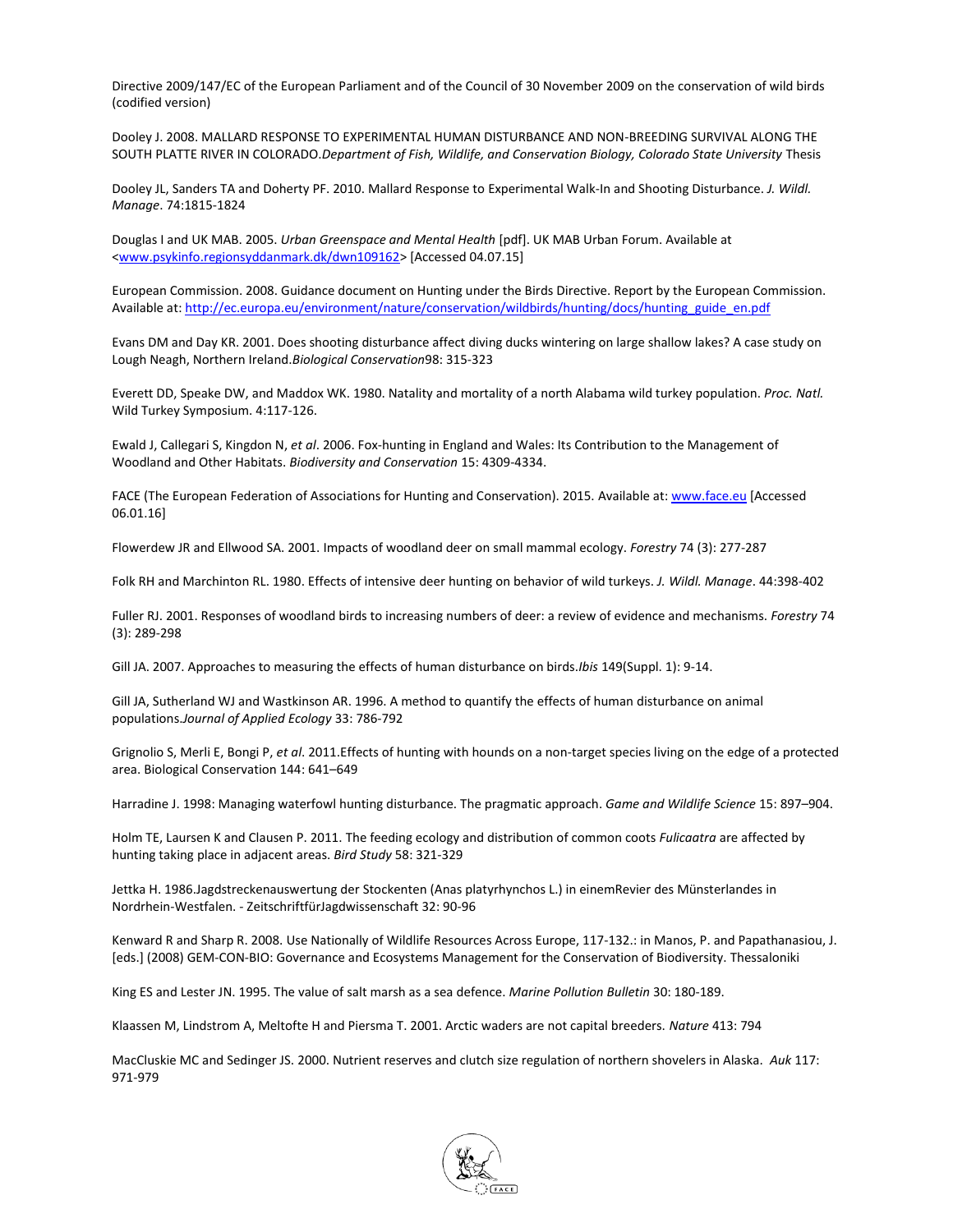MacDonald DW and Johnson PJ. 2000. Farmers and the Custody of the Countryside: Trends in Loss and Conservation of Nonproductive Habitats 1981- 1998. Biological Conservation, 94, 221-234.

Madsen J. 1995. Impacts of disturbance on migratory waterfowl. *Ibis* 137: S67-S74

Madsen J and Fox AD. 1995. Impact of hunting disturbance on waterbirds - a review. *Wildlife Biology* 1: 193-207

Madsen J. 1998. Experimental refuges for migratory waterfowl in Danish wetlands. II. Tests of hunting disturbance effects*. Journal of Applied Ecology* 35 (3): 398–417

Martínez-Abraín A, Viedma C, Gómez JA, *et al*. 2013. Assessing the effectiveness of a hunting moratorium on target and nontarget species. *Biological Conservation* 165: 171–178

McWilliams SR, Guglielmo C, Barbara P, *et al.* 2004. Flying, fasting, and feeding in birds during migration: a nutritional and physiological ecology perspective. *Journal of Avian Biology* 35: 311-393

Milchunas DG and Lauenroth WK. 1993. Quantitative effects of grazing on vegetation and soil over a global range of environments. *Ecological Monographs* 63, 327–366.

Oldfield TEE, Smith RJ and Harrop SR *et al*. 2003. Field Sports and Conservation in the United Kingdom. *Nature*, 423, 531-533.

Phillips GE and Alldredge AW. 2000. Reproductive Success of Elk Following Disturbance by Humans during Calving Season. *The Journal of Wildlife Management* 64 (2): 521-530

Pinet JM, 1995. The hunters in Europe. Report: 1-12. Federation of Associations for Hunting and Conservation of the E.U. (FACE).

Scallan D. 2012. The Place of Hunting in Rural Ireland. Unpublished PhD thesis. Department of Geography, College of Arts, Social Sciences and Celtic Studies, National University of Ireland Galway.

Randolph AA, Randolph JC, Mattingly K, *et al*. 1977. Energy Costs of Reproduction in the Cotton Rat, *Sigmodon Hispidus. Ecology* 58 (1): 31-45

Reed DJ and Guynn DV. In: Eversole, Arnold G., ed. Proceedings of the forty-fourth annual conference: Southeastern Association of Fish and Wildlife Agencies. 1990 October 21-24; Richmond, VA. Baton Rouge, LA: Louisiana Department of Wildlife and Fisheries: 304-309

Sokos CK, Birtsas PK, Connelly JW, *et al*. 2013. Hunting of migratory birds: disturbance intolerant or harvest tolerant? *Wildl. Biol*. 19: 113-125

Stankowich T. 2008. Ungulate flight responses to human disturbance: A review and meta-analysis. *Biological Conservation* 141 (9): 2159-2173

Stoate C. 2002. Multifunctional Use of a Natural Resource on Farmland: Wild Pheasant (Phasianus colchicus) Management and the Conservation of Farmland Passerines. Biodiversity and Conservation, 11, 561-573.

Steven R, Pickering C, Castley GJ. 2011. A review of the impacts of nature based recreation on birds. *Journal of Environmental Management* 92 (10): 2287–2294

Tuite CH, Hanson PR and Owen M. 1984. Some ecological factors affecting winter wildfowl distribution oninland waters in England and Wales, and the influence of water-based recreation. *Journal of Applied Ecology* 21:41-62.

Wardle DA, Barker GM, Yeates GW, *et al*. 2001. Plant removals on perennial grassland: vegetation dynamics, decomposers, soil biodiversity, and ecosystem properties. *Ecological Monographs* 69: 179–188.

West AD, Goss-Custard JD, Stillman RA, *et al*. 2002. Predicting the impacts of disturbance on shorebird mortality using a behaviour-based model. *Biological Conservation* 106 (3):319-328

Zimmer C, Boos M, Poulin N, *et al*. 2010. Evidence of the Trade-Off between Starvation and Predation Risks in Ducks. *PLoS ONE* 6(7): e22352. doi:10.1371/journal.pone.0022352